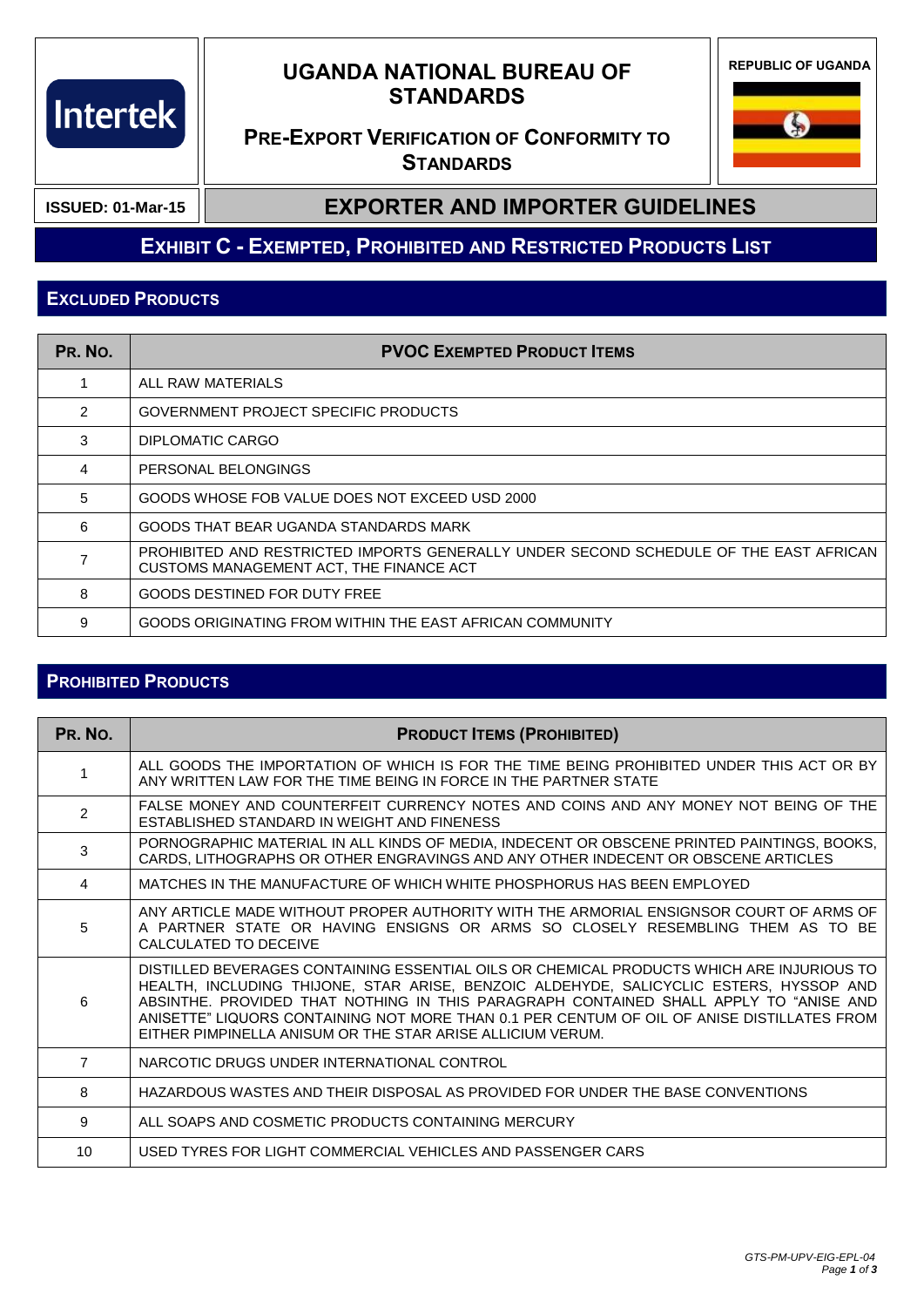## **UGANDA NATIONAL BUREAU OF STANDARDS**

**REPUBLIC OF UGANDA**

#### **PRE-EXPORT VERIFICATION OF CONFORMITY TO STANDARDS**



**ISSUED: 01-Mar-15**

Intertek

#### **EXPORTER AND IMPORTER GUIDELINES**

# **EXHIBIT C - EXEMPTED, PROHIBITED AND RESTRICTED PRODUCTS LIST**

| PR. NO. | <b>PRODUCT ITEMS (PROHIBITED)</b>                                                                                                                                                                                                                                                                                                                                                                                                                                                   |
|---------|-------------------------------------------------------------------------------------------------------------------------------------------------------------------------------------------------------------------------------------------------------------------------------------------------------------------------------------------------------------------------------------------------------------------------------------------------------------------------------------|
| 11(A)   | THE FOLLOWING AGRICULTURAL CHEMICALS:<br>$2.4-L$<br>i.<br><b>ALDRIN</b><br>ii.<br><b>CAPLAFOL</b><br>iii.<br><b>CHLORDIMEFORM</b><br>iv.<br><b>CHLOROBEXILATE</b><br>v.<br><b>DDT</b><br>vi.<br><b>DIELDRIN</b><br>vii.<br>1.2-DIBROACTHANEL<br>viii.<br><b>FLOUROACELAMIDE</b><br>ix.<br><b>HCH</b><br>x.<br><b>HIPLANCHLOR</b><br>xi.<br>MONOCROLOPHS (CERTAIN FORMULATIONS)<br>xii.<br><b>MAETHAMIDOPHOS</b><br>xiii.<br><b>PHOSPHARRMION</b><br>xiv.<br>METHYL-PARATHION<br>XV. |
| 11(B)   | <b>INDUSTRIAL CHEMICALS</b><br><b>CROCIDOLITE</b><br>i.<br>POLYCHLOROMINATED BIPHENYLS (PBB)<br>ii.<br>POLYCHLORINATED BIPHENYLS (PCB)<br>iii.<br>POLYCHLORINATED TRIPHENYLS (PCT)<br>iv.<br>TRIC (2.3 DIBROMOPROPYL) PHOSPHATE<br>v.<br>METHYLBROMIDE (TO BE PHASED OUT IN ACCORDANCE WITH THE MOTREAL PROTOCOL BY 2007)<br>vi.                                                                                                                                                    |
| 12      | COUNTERFEIT GOODS OF ALL KINDS                                                                                                                                                                                                                                                                                                                                                                                                                                                      |
| 13      | <b>COLD-TWISTED REINFORCEMENT STEEL BARS</b>                                                                                                                                                                                                                                                                                                                                                                                                                                        |
| 14      | GALVANIZED PLAIN AND CORRUGATED STEEL SHEETS AND COILS OF G34                                                                                                                                                                                                                                                                                                                                                                                                                       |
| 15      | PRE-PAINTED METAL COATED STEEL SHEETS AND COILS OF G32                                                                                                                                                                                                                                                                                                                                                                                                                              |

#### **RESTRICTED PRODUCTS**

| PR. NO. | <b>PRODUCT ITEMS (RESTRICTED)</b>                                                                                                                        |
|---------|----------------------------------------------------------------------------------------------------------------------------------------------------------|
|         | ALL GOODS THE IMPORTATION OF WHICH IS FOR THE TIME BEING REGULATED UNDER THIS ACT BY ANY<br>WRITTEN LAW FOR THE TIME BEING IN FORCE IN THE PARTNER STATE |
| 2       | POSTAL FRANKING MACHINES EXCEPT AND IN ACCORDANCE WITH THE TERMS OF A WRITTEN PERMIT<br>GRANTED BY A COMPETENT AUTHORITY OF THE PARTNER STATE            |
| 3       | TRAPS CAPABLE OF KILLING OR CAPTURING ANY GAME ANIMAL EXCEPT AND IN ACCORDANCE WITH THE<br>TERMS OF A WRITTEN PERMIT GRANTED BY THE PARTNER STATE        |
|         | UNWROUGHT PRECIOUS METALS OR PRECIOUS STONES                                                                                                             |
| 5       | ARMS AND AMMUNITIONS SPECIFIED UNDER CHAPTER 93 OF THE CUSTOMS NOMENCLATURE                                                                              |
| 6       | OSSEIN AND BONES TREATED WITH ACID                                                                                                                       |
|         | OTHER BONES AND HORNS CORES, UNWORKED, DEFATTED, SIMPLY PREPARED (BUT NOT CUT TO<br>SHAPE), DEGELATINIZED, POWDER AND WASTE OF THESE PRODUCTS            |
| 8       | IVORY, ELEPHANT UNWORKED OR SIMPLY PREPARED BUT NOT CUT TO SHAPE                                                                                         |